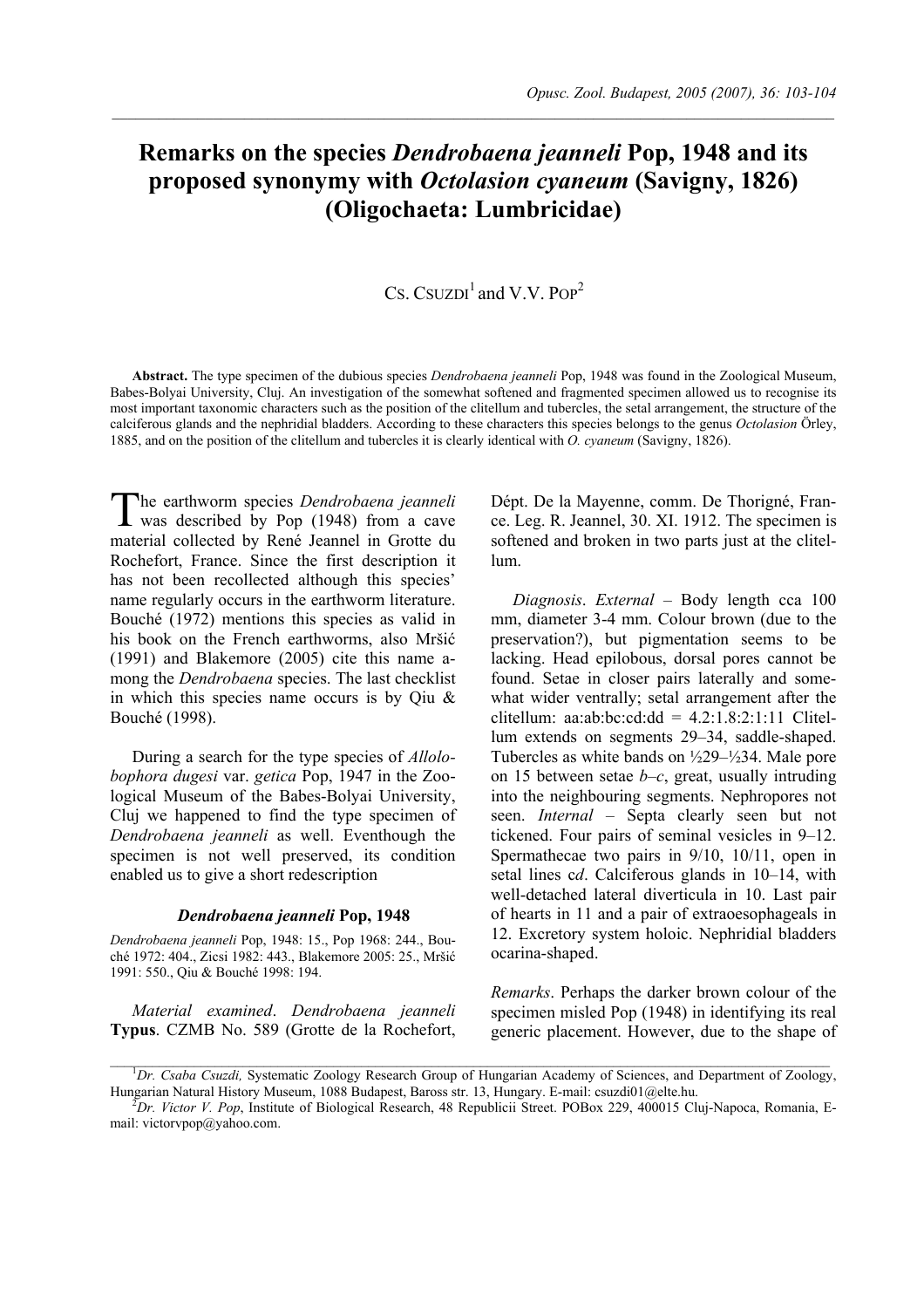nephridial bladders and the structures of calciferous glands this species could not belong to *Dendrobaena* but to *Octolasion*. On the position of the clitellum and tubercles, this specimen is clearly identical with *O. cyaneum,* therefore *Dendrobaena jeanneli* Pop, 1948 must be regarded as synonym of *Octolasion cyaneum* (Savigny, 1826).

**Acknowledgement** – This study was partly supported by the Hungarian Scientific Research Grant (No. T42745), and by the Romanian Scientific Grant CEEx No. 05-D11-82.

### **REFERENCES**

BLAKEMORE, R. (2005): *An updated list of valid, invalid and synonymous names of Criodriloidea and Lumbricoidea (Annelida: Oligochaeta: Criodrilidae, Sparganophilidae, Ailoscolecidae, Hormogastridae, Lumbricidae, Lutodrilidae)*. – In: M.T. ITO and N. KANEKO (eds.): A Series of Searchable Texts on Earthworm Biodiversity, Ecology and Systematics from Various Regions of the World. CD edition, Yokohama University, 68 pp.

- BOUCHÉ, M. B. (1972): *Lombriciens de France. Écologie et Systématique*. – Institut National de la Recherche Agronomique, Articles de Zoologie-Écologie animale (Numéro hors-série), 671 pp.
- MRŠIĆ, N. (1991): *Monograph on earthworms (Lumbricidae) of the Balkans I-II.* - Slovenska Akademija Znanosti in Umetnosti, Ljubljana, Opera 31, 757 pp.
- QIU, J-P. & BOUCHÉ, M.B. (2000): Liste classée des taxons valides de Lombriciens (Oligochaeta: Lumbricoidea) après l'étude des trios cinquième d'entre-eux. – *Documents pedozoologiques & integrologiques*, 4: 181-200.
- POP, V. (1948): Dendrobaena jeanneli, nouvelle espèce de Lumbricide cavernicole. *Comptes Rendus des Séances du Cercle zoologique de Cluj*, 1947-1848: 15-16.
- POP, V. (1968): Les Lumbricidés cavernicoles de la Collection Biospeologica. – *Archives de Zoologie experimentale et générale,* 109(2): 229-256.
- ZICSI, A. (1982): Verzeichnis der bis 1971 beschriebenen und revidierten Taxa der Familie Lumbricidae (Oligochaeta). *Acta zoologica hungarica*, 28: 421-454.